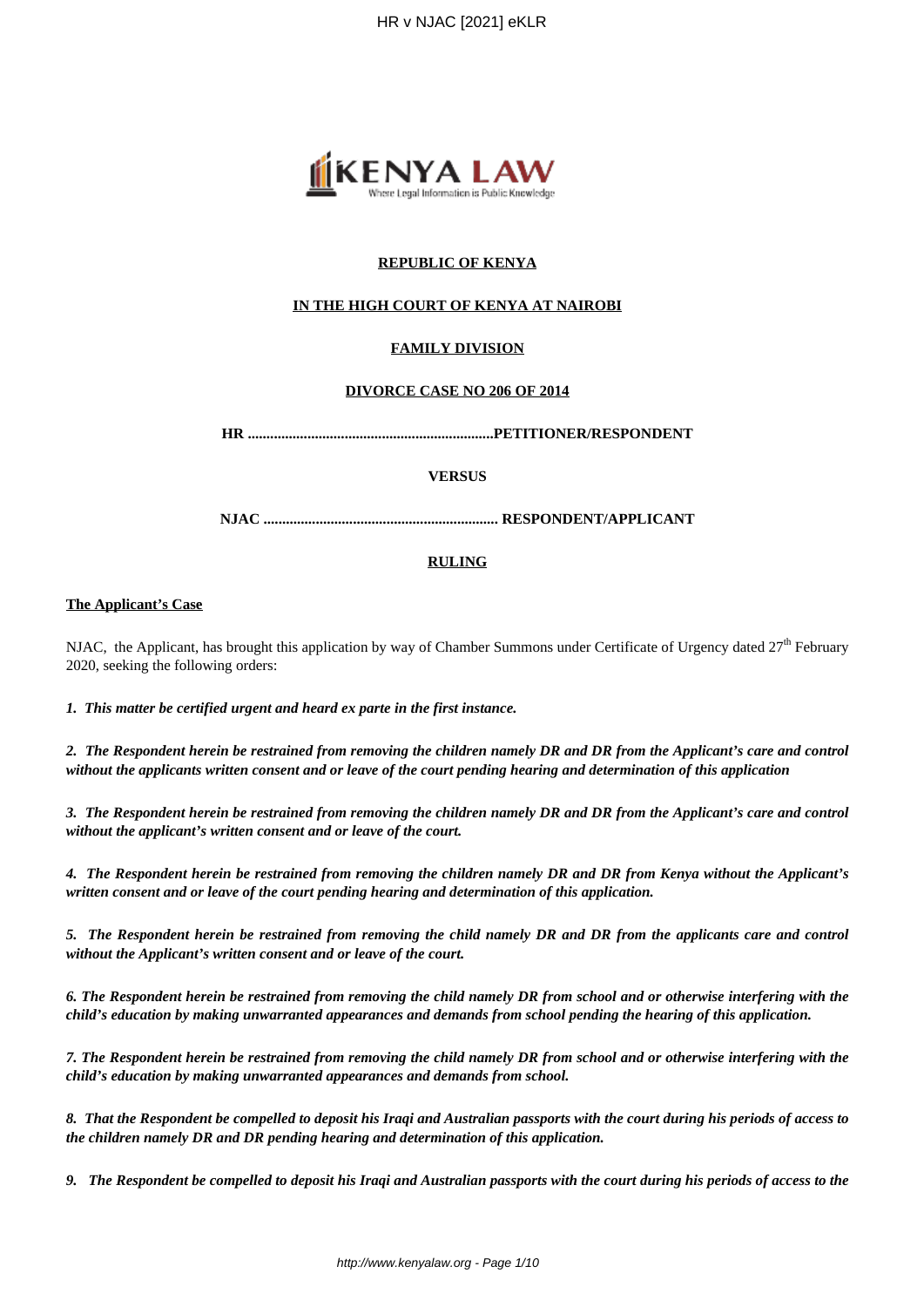#### *children namely DR and DR.*

*10. The Respondent be granted structured access to the children namely DR and DR.*

*11. The Respondent be compelled to provide adequate maintenance for the children namely DR and DR according to their present and future maintenance needs pending hearing and determination of this application.*

*12. The Respondent be compelled to provide adequate maintenance for the children namely DR and DR according to their present and future maintenance needs.*

*13. The Respondent be compelled to reimburse the Applicant for maintenance expense incurred for the children DR and DR from November, 2018 to date at the rate of \$3100 per month pending the hearing and determination of the suit.*

*14. This honourable court be pleased to make such further or other orders as it may be appropriate in the nest interest of the children.*

## *15. The costs of this application be provided for.*

This application is based on the grounds that the parties are divorced vide decree absolute dated 22<sup>nd</sup> September 2015 and that the Applicant has had custody of the children while the Respondent has access rights. Further that DR has autism spectrum disorder which he is being treated for but has degenerated since 2018 and is in a catatonic state; that the Respondent abdicated his parental responsibility since November 2018 causing immense pressure on the Applicant who has to provide for the children; that the respondent caused disturbance at (place withheld) where DR was in school and continues to make random disruptive appearances at(place withheld) where the child is currently enrolled. Additionally that the Respondent is an Iraqi/Australian national who resides in Iraq and Turkey and came to the country without prior information and went to DR's School causing disturbance and that the Applicant believes that unless restrained, the Respondent would forcibly take the child out of the jurisdiction. Lastly that the Respondent has been writing vexatious emails to hospitals treating DR without care, actions which go against the best interest of the children.

This application is supported by an affidavit sworn by the Applicant on  $27<sup>th</sup>$  February 2020 and a Supplementary Affidavit sworn on 18<sup>th</sup> September 20120. The Applicant reiterates the grounds in her application and further states that the Respondent used to send a sum of \$3500 towards the children's maintenance on a monthly basis but ceased doing so in November 2018 causing her to incur a sum exceeding Kshs. 3,000,000/- towards DR's medical needs and fees. She also states that she is unable to work as she is a fulltime care giver for DR who cannot cater for himself. In the supplementary Affidavit she stated that their older son DR is 14 years 7 months and suffers from Autism spectrum disorder (ASD) which he's been treated of from 4 years old and that in November of 2018, he entered a catatonic regression deteriorating functions causing difficulty in voluntary movements increasing and he requires constant assistance from her (his full time care giver) and physiotherapy. She avers that her current husband helps her with DR's expenses.

HR, the Respondent, filed a Replying Affidavit sworn on 8<sup>th</sup> March 2021 deposing that he is the biological father to DR and DR and that at the time of their birth he and the Applicant lived in Dubai; that the Applicant moved to Kenya with the children in 2012; that in 2014 he petitioned for divorce which was granted and that he only agreed to the Applicant having physical custody of the children because they were young at the time. He states that the Applicant refused him access to the children without supervision and would not allow him to take the children to his house; that after finalization of their divorce he was denied access to the children unless under strict timeliness and that he could not make decisions regarding the children. He avers that he has a strong bond with his children despite the Applicant acting like she has sole custody and making decisions on the children unilaterally without informing him; that the Applicant has denied access to school and medical records of the children. He states that he was surprised when he was asked to pay fees for DR at (place withheld) despite being excluded as the child's father in the school records and that the Applicant sidelines him as a parent but asks for payments after decisions have already been made. He avers that on  $2<sup>nd</sup>$ November 2018, he demanded to fully participate in the children's upbringing but the Applicant refused but she sends bills promptly when there is urgent need causing him stress and panic due to tight timelines. The Respondent denies that he comes to the country without prior knowledge of the Applicant. He states that he communicated to the Applicant through his lawyers and requested for meaningful modalities of access to his children but was informed that he could only see the children in the Applicant's matrimonial home which was not conducive or acceptable to him as the Applicant constantly interrupts them. He states that he too has legal custody of the children and that he has no intention of depriving the Applicant physical custody of the children. Further, he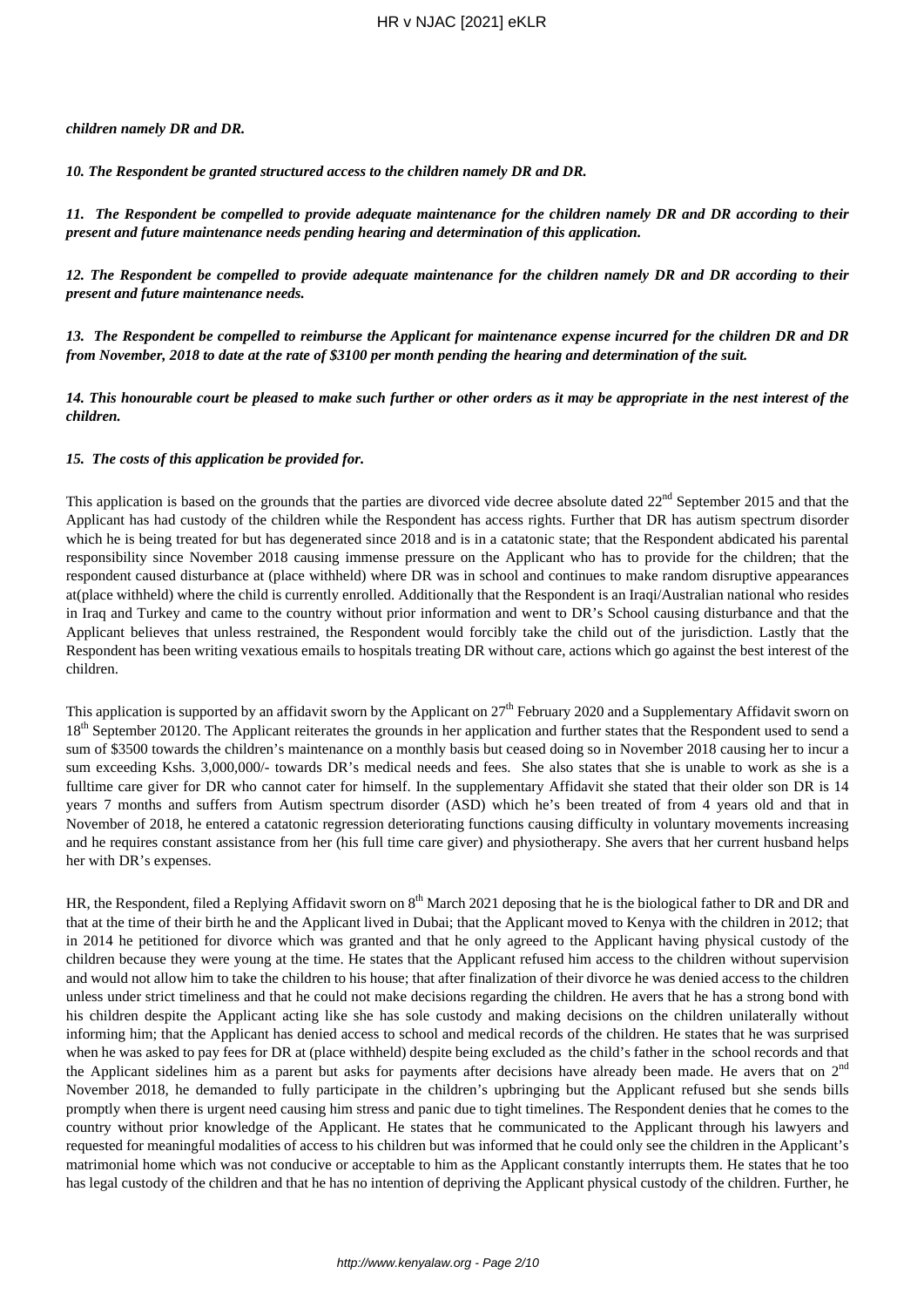states that surrendering his passport upon arrival in Kenya would not be practical as he uses them for identification when in Kenya. Also that he plans on coming to Kenya at least three to four times a year so that he can re-bond with the children.

Additionally he avers that that he is ready to cater for DR's medical needs and that with time he can take the children out of the country to visit their paternal family and return them in accordance with court orders. He states that he is not averse to contributing towards child maintenance and upkeep but the same should be fair and that he ought to be included in decision making. He denies that he doesn't contribute towards the children's maintenance and further states that there is no consent or court order for maintenance thus the Applicant cannot claim reimbursement of monies she claims she has spent on maintain the child.

The Applicant filed a Further Affidavit sworn on  $10<sup>th</sup>$  March 2021 where she states that they agreed to co-parent in the best interest of the children and that the Respondent would cover children's expenses but he abdicated and DR had to transfer to a cheaper school. She denies that she moved DR from (place withheld) due to misunderstanding between them and without informing the Respondent. She also denies refusing the Respondent access to the children and states that he even took them to Diani and Dubai. She agreed that the Respondent demanded that they co-parent but went ahead to state that he would not provide financially unless the said agreement was signed. She avers that she informs the Respondent of all the children's needs promptly without delay and as they arose and the Respondent makes excuses as to why he cannot foot the bills. She states that the Respondent has had access to DR since November 2020 and that she did not ambush him with an emergency medical bill as it was for an emergency that had just arisen. She avers that because the Respondent travels a few times to see the children, his access to the children should be supervised especially due to DR's condition as he doesn't know how to handle his needs and she has hired a nurse to help with the care. She further states that it made sense for the Respondent to visit the children at home because of Covid 19 and that she and her husband have never interfered with this access to the children. Additionally that she is hesitant of the Respondent taking the children out of the country as he has threatened to take the children to live with them in a war torn court which is not in the best interest of the children.

#### **Submissions**

This court directed that the Chamber Summons be disposed of by way of written submissions. Parties have filed their submissions. The Applicant's Submissions are dated  $3^{rd}$  June 2021. In her submissions, she has identifies four issues for determination as follows:-

*i. Should the respondent have structured access and should the Respondent be compelled to deposit his passports with the courts during periods of access"*

#### *ii. Should the respondent be compelled to provide maintenance for the children"*

## *iii. Should the Respondent be compelled to reimburse the Applicant for maintenance expenses incurred for the children from November 2018 to date"*

#### *iv. Who should bear the costs for the Application"*

On the first issue she has submitted that she has physical custody of the children and that she and the Respondent had agreed to coparent; that she has never denied him access to the children when he visits; that the Respondent should have structured access because he visits Kenya 2 or 3 times a year and is not part of the children's daily routine nor is he privy to DR's needs; that modalities are important to avoid distracting DR's learning and for his safety and also that removing the children from Kenya would be detrimental as DR requires constant care by someone who understands his condition to avoid further regression.

She submitted further that she is not denying the Respondent an opportunity to bond with his children but only wishes for there to be schedules for the same and that due to the Corona Virus pandemic it is prudent that the visits be at home as both children have compromised immune system and that the Respondent is not contesting structured access and thus court should grant the same and set up a system for gradual access and proper communication prior to visit to allow proper preparation by Applicant and rebuilding of trust. She relied on section 4(2) of the Children Act to support her case.

Additionally she submitted that the Respondent should deposit his passport with the courts or as the court may direct to ensure he does not leave the country with the children and that he can use a copy of his passport as identification.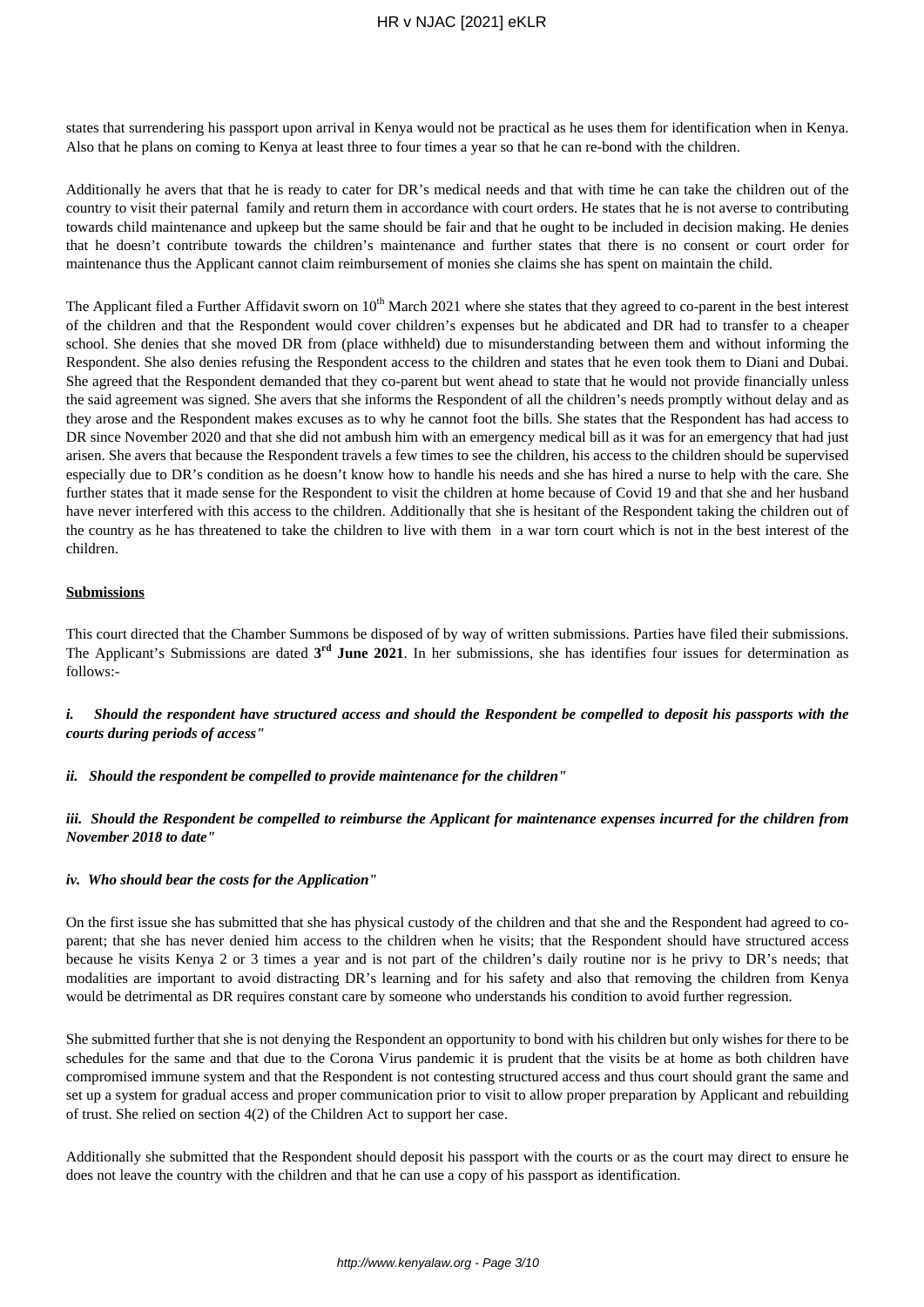On the 2nd issue she relied on Section 98 of the Children Act which provides that:

*A court shall have power to make an order and to give directions regarding any aspect of the maintenance of a child, including but not limited to, matters relating to the provision of education, medical care, housing and clothing for the child; and in this behalf may make an order for financial provisions for the child.*

She submitted that the Respondent does not contest not having provided maintenance for the children since November 2018 yet he has had access to them when in the country. She submitted that she is unemployed due to DR's needs for round the clock care and thus has no income and has to rely on her husband for the children's care yet the biological father is a man of means. She relied on section 94 (1) Children Act which provides that:

*The Court may order financial provision to be made by a parent for a child including a child of the other parent who has been accepted as a child of them family and in deciding to make such an order the court shall have regard to the circumstances of the case and without prejudice to the generality of the foregoing, shall be guided by the following considerations—*

*(a) The income or earning capacity, property and other financial resources which the parties or any other person in whose favour the court proposes to make an order, have or are likely to have in the foreseeable future;*

*(b) the financial needs, obligations, or responsibilities which each party has or is likely to have in the foreseeable future;*

*(c) the financial needs of the child and the child's current circumstances;*

*(d) the income or earning capacity, if any, property and other financial resources of the child;*

*(e) any physical or mental disabilities, illness or medical condition of the child;*

*(f) the manner in which the child is being or was expected to be educated or trained;*

*(g) the circumstances of any of the child's siblings;*

*(h) the customs, practices and religion of the parties and the child;*

It is her submission that the Respondent doesn't deny being a man of means and is capable of providing maintenance for the children. She also relied on the case **of C.I.N Vs. J.N.N (2014) eKLR** where the court held that:

*" It will not do for the respondent to say that she has an uncertain source of income and therefore the responsibility of maintaining the children should only be borne by the Appellant. The respondent must establish to the satisfaction of the court that she has also made effort to provide for upkeep of the children. The above constitutional requirement is a game changer. Parties seeking the intervention of the children's court to secure maintenance for the upkeep of the child or children must also indicate what support they are making toward the child or children. This is because both the mother and the father have equal responsibility towards the upbringing of the child or children. Of course in making such orders of maintenance the children's court must take into consideration the unique aspect of parenting that nature has endorsed on the mother of the child. This includes the role that the mother plays in nursing and nurturing a child or children of young and tender years. This function does not accrue naturally to fathers"*

On the  $3<sup>rd</sup>$  issue she submitted that that it is true there was no written agreement for maintenance between her and the Respondent and neither is there a court order but the Respondent had been sending \$3500 towards the children's upkeep a sum they agreed to after the divorce. Further that the Respondent stopped sending money without warning and has not done so since then thus failing to provide maintenance for his children. She relies on section 91 Children Act that provides that:

*Any parent, guardian or custodian, of the child, may apply to the court to determine any matter relating to the maintenance of the child and to make an order that a specified person make such periodical or lump sum payment for the maintenance of a child, in this Act referred to as a "maintenance order," as the court may see fit*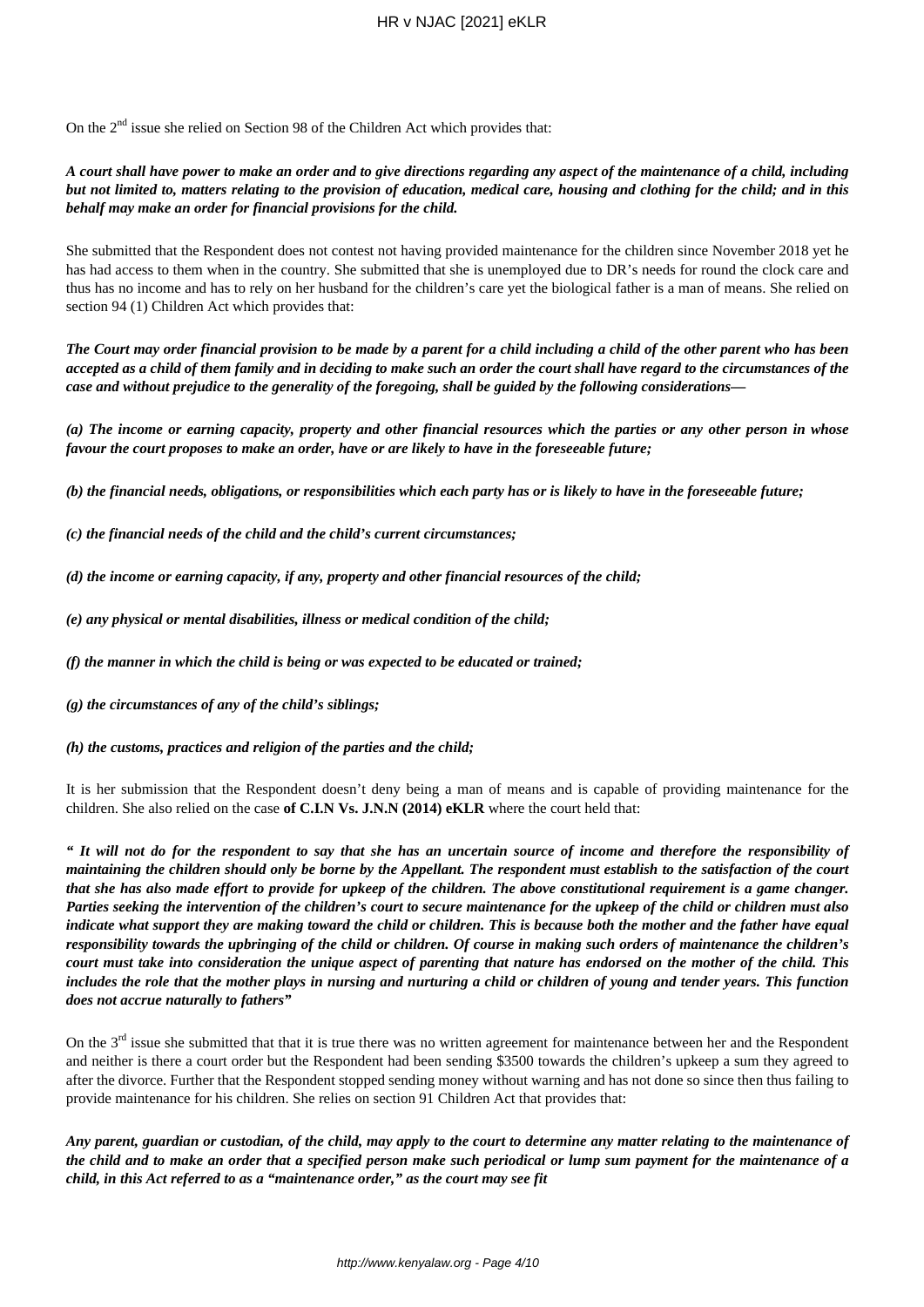## HR v NJAC [2021] eKLR

Lastly it is her submission that the Respondent should bear the cost of this application.

The Respondent's submissions are dated  $30<sup>th</sup>$  June 2021. In his submissions he has identified 3 issues for determination as follows:

## *i. Should both parents be vested with legal custody of their children"*

#### *ii. Should meaningful modalities of access be put in place"*

#### *iii. How should the maintenance of the children be handled"*

On the first issue, he submitted that he is the children's biological father and by dint of section 24(1) Children's Act, he has parental responsibility of his children but the Applicant has taken a superior stance over the children and relegated him to a wallet dad only calling when money is needed but otherwise preventing his access to the children. He relied on Section 6 of the Children Act which provides that children be cared for by their parents. He contended that legal custody denotes the right and duty to make decisions as well as safeguard the interests and welfare of the children. He urged the court to accord both parents parental responsibility over their children and also joint legal custody. He relied on the cases of *P.M.W Vs C.M.M (2015) eKLR* where the court held that:

*"In the absence of any adverse conduct of any of the parents of the children of the marriage or any exceptional circumstances that adversely impact the welfare of the children of the marriage….. both parents are entitled to joint legal custody. He also relies on the definition legal custody as per the black's law dictionary that, 'the authority to make significant decisions on a child's behalf including decisions about education, religious training and healthcare. He submits that he is equally entitled to joint legal custody of the children."*

Regarding meaningful access modalities he submitted that the Applicant has tried to frustrate his meeting with his sons and is using DR's condition to alienate him yet he is ready, able and willing to share his love and experiences with his children. He contends that he has never once tried to remove the children from their mother's care and using geographical location as a hamper for access to his children would be discriminatory and would deny the boys love and support of their father. He also submitted that meeting his children at the Applicant's home is not conducive because they do not have any privacy as the Applicant is always in the room and interjects and interrupts them. He stated that he craves a wholesome relationship with his children and the children are entitled to it. He urged the court to grant him access to his children for at least one or two weeks when he is in Kenya.

On the  $3<sup>rd</sup>$  issue he submitted that the details on maintenance were not finalized but he is ready and willing to provide financially provided it is within his means and that he is involved in decision making so that he can give input and confirm affordability of decisions. He also submitted that he is willing to pay for DR's education at (place withheld) as long as he recognizes him as his father and can access the school and recognized as the child's father. He contends that he is ready for mutual consultation and agreement on DR's education but is unwilling to make back payments on schools fees as demanded as he was not consulted when transferring him to (place withheld) but is nevertheless willing to take up payment once he is recognized in the school and not blacklisted. He also submitted that he is willing to cater for DR's medical expenses as long as he is given due recognition as the father and be involved in decision making. Additionally he contends that he should not be made to compensate moneys used yet he was restrained from parental connection with his children.

## **Analysis and Determination**

I have considered this matter. I have also read the Judgment delivered on  $19<sup>th</sup>$  June 2015 granting divorce to the parties herein and issuing orders on custody and maintenance of the two children. I have noted the issues each party has identified for determination. I have condensed the two sets of issues requiring determination which, in my view, are the following:

## *(i) Legal custody of the children.*

#### *(ii) Access by the Respondent to the children and the modalities of that access.*

*(iii) Maintenance of the children.*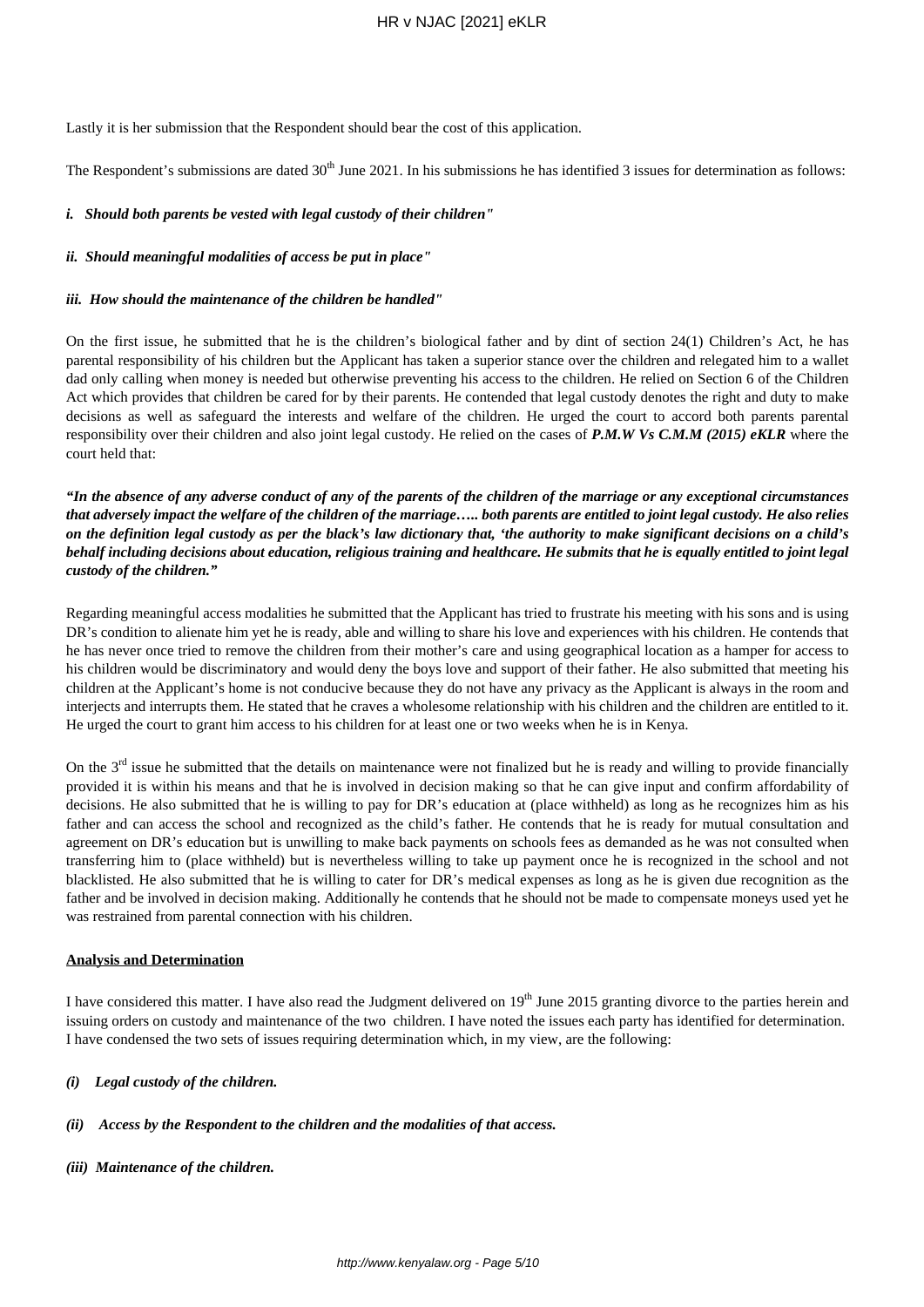## *(iv) Removing children from jurisdiction.*

## *(v) Costs of this Application.*

Given that the issues raised in (i) to (iv) all-inclusive are intertwined, I will discuss them together before pronouncing myself on each in my determination. The law is clear that in all matters and in all decisions touching on children, the paramount consideration is the best interests of the child. Article 53 (2) of the Constitution, Section  $4(2)(3)$  of the Children Act and International Instruments on the rights of children lay emphasis on this. Article 53 of the Constitution, the Supreme Law of the Republic, is loud on this requirement especially under Article 53 (1) (e) which lays emphasis on **the child's right to parental care and protection, which includes equal responsibility of the mother and father to provide for the child, whether they are married to each other or not** *(emphasis added).*

Section 4 (2) of the Children Act is categorical on this issue. For emphasis it provides that:

*4 (2). In all actions concerning children whether undertaken by public or private welfare institutions, courts of law, administrative authorities or legislative bodies, the best interests of the child shall be the primary consideration.*

*(3) All judicial and administrative institutions and all persons acting in the name of these institutions, where they are exercising any powers conferred by this Act, shall treat the interests of the child as the first and paramount consideration to the extent that this is consistent with adopting a course of action calculated to-*

*a. Safeguard and promote the rights and welfare of the child;*

## *b. Conserve and promote the welfare of the child.*

There are numerous precedents on the same point and indeed in this matter both counsel submitted on the impact of the best interest of the child in this matter. In the case **of Bhutt vs. Bhutt HCCC No. 8 of 2014,** the court stated that:

## **"The best interests of a child are superior to rights and wishes of parents, and they incorporate not just the physical comfort of the child but the welfare of the child in its widest sense."**

Divorce generally causes emergence of new and intricate issues especially in regard to children where the divorced parties had children and where they differ on the issues touching on the children. The dynamics in this matter are that the parents of the two children subject of these proceedings are divorced, the mother has remarried another man and the father lives outside the jurisdiction and further that one child has autism and requires specialized handling. The issues raised here all point towards parental responsibility under the circumstances I have mentioned. In determining this matter I take refuge in the fact that I am not reinventing the wheel. The law and judicial pronouncements come to my aid in the form of beautiful legislation and precedents that give guidance on how best to protect the children. The law under the Constitution and the Children Act succinctly sets out parental responsibilities of each parent of a child. Section 23 of the Children Act gives the Definition of parental responsibility as follows; -

*(1) In this Act, "parental responsibility" means all the duties, rights, powers, responsibilities and authority which by law a parent of a child has in relation to the child and the child's property in a manner consistent with the evolving capacities of the child.*

*(2) The duties referred to in subsection (1) include in particular—*

*(a) the duty to maintain the child and in particular to provide him with—*

*(i) adequate diet;*

*(ii) shelter;*

*(iii) clothing;*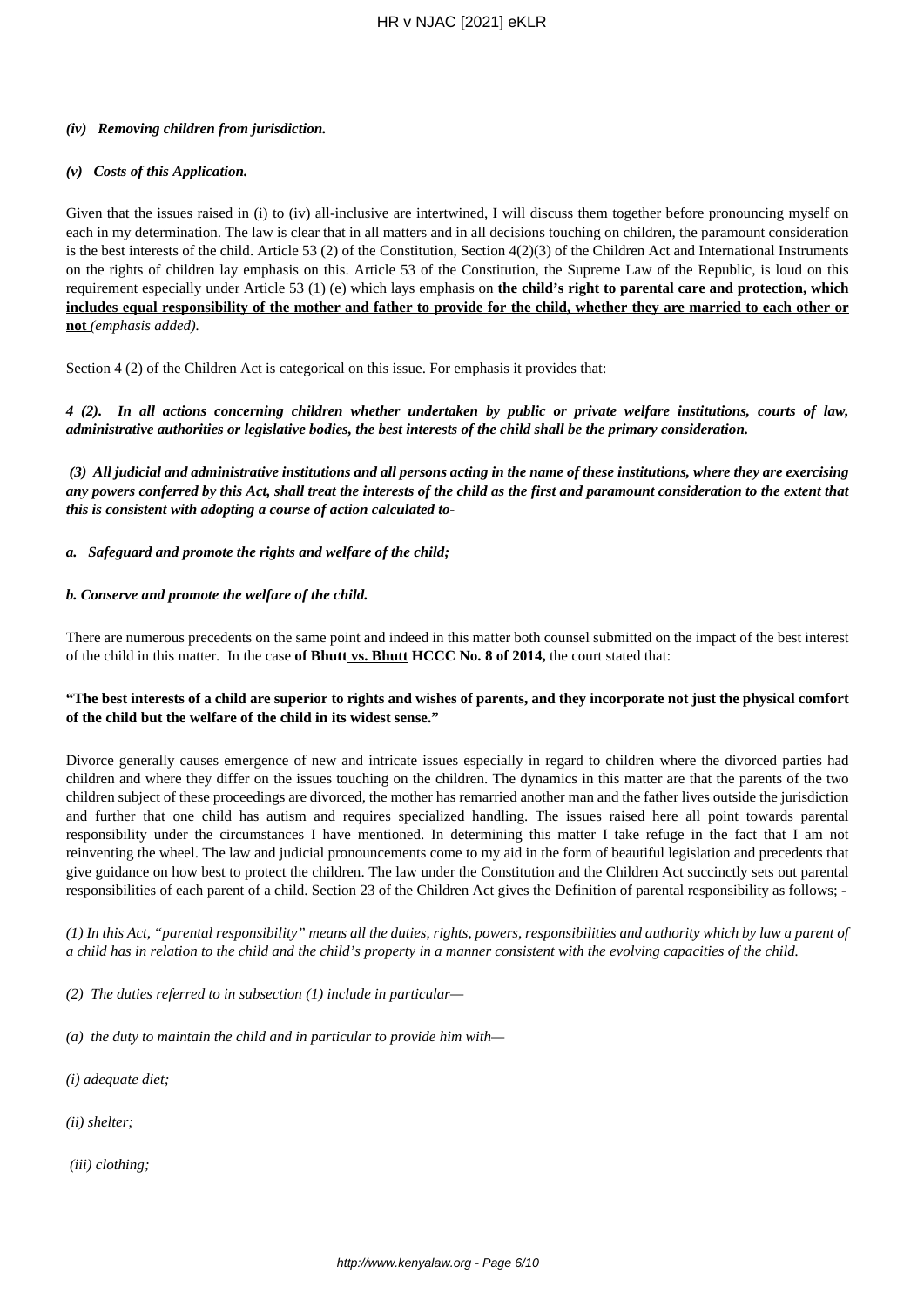#### *(iv) medical care including immunisation; and*

#### *(v) education and guidance;*

Section 24 goes further to apportion that responsibility as follows;

## *(1) Where a child's father and mother were married to each other at the time of his birth, they shall have parental responsibility for the child and neither the father nor the mother of the child shall have a superior right or claim against the other in exercise of such parental responsibility."*

Regarding Legal Custody, it refers to rights and responsibilities that are conferred on by a custody order. It is the right to make decisions relating to the welfare of the child. The rights included in legal custody are all the duties, rights, powers, responsibilities and authority which a parent has in relation to the child. These include the responsibility to maintain a child and provide them food, shelter, medical care, education, clothing and duty to protect the child from neglect, discrimination and abuse.

**Section 83** of the Children's Act sets out the following principles guiding the court in making a custody order. The court must consider the following:

#### *1. The conduct and wishes of the parent or guardian of the child*

### *2. The ascertainable wishes of the relatives of the child*

*3. The ascertainable wishes of any foster parent, or any person who has had actual custody of the child and under whom the child has made his/her home in the last 3 years before the application to the court.*

*4. The ascertainable wishes of the child.*

*5. Whether the child has suffered any harm, or is likely to suffer any harm if the order is not made,*

*6. The customs of the community to which the child belongs.*

*7. The religious persuasions of the child*

*8. Whether a care order, or a supervision order, or a personal protection order, or an exclusion order has been made in relation to the child concerned and whether or not those orders remain in force.*

#### *9. The circumstances of any sibling of the child concerned; and of any other children of the home, if any.*

#### *10. The best interest of the child.*

It is not lost to me that some of the above wishes or circumstances are not ascertainable at this stage given that this matter was canvassed through written submissions. However, I wish to make it clear that this court has inherent powers and discretion to make orders that take into account the best interest of the child. When it becomes necessary for the orders of this court to further the best interest of the children in this matter and to protect them, this court will not shy away from taking that extra mile to ensure that this is achieved.

From my reading of the Judgment of this court, differently constituted, delivered on 19<sup>th</sup> June 2015, it is clear to me that there is no dispute regarding the physical custody of the children. The orders of this court contained in that Judgment granted physical custody to the Applicant who was the Respondent in the Divorce proceedings. The father, Respondent herein, was granted access rights but the order for access did not address the dynamics of the circumstances of this case. Maintenance was not specified with the court stating that maintenance of the children may be canvassed upon each party filing affidavits of means. This is a live issue. I hasten to add that both parties are in agreement that the Applicant maintains physical custody of the children. The parties also agree that they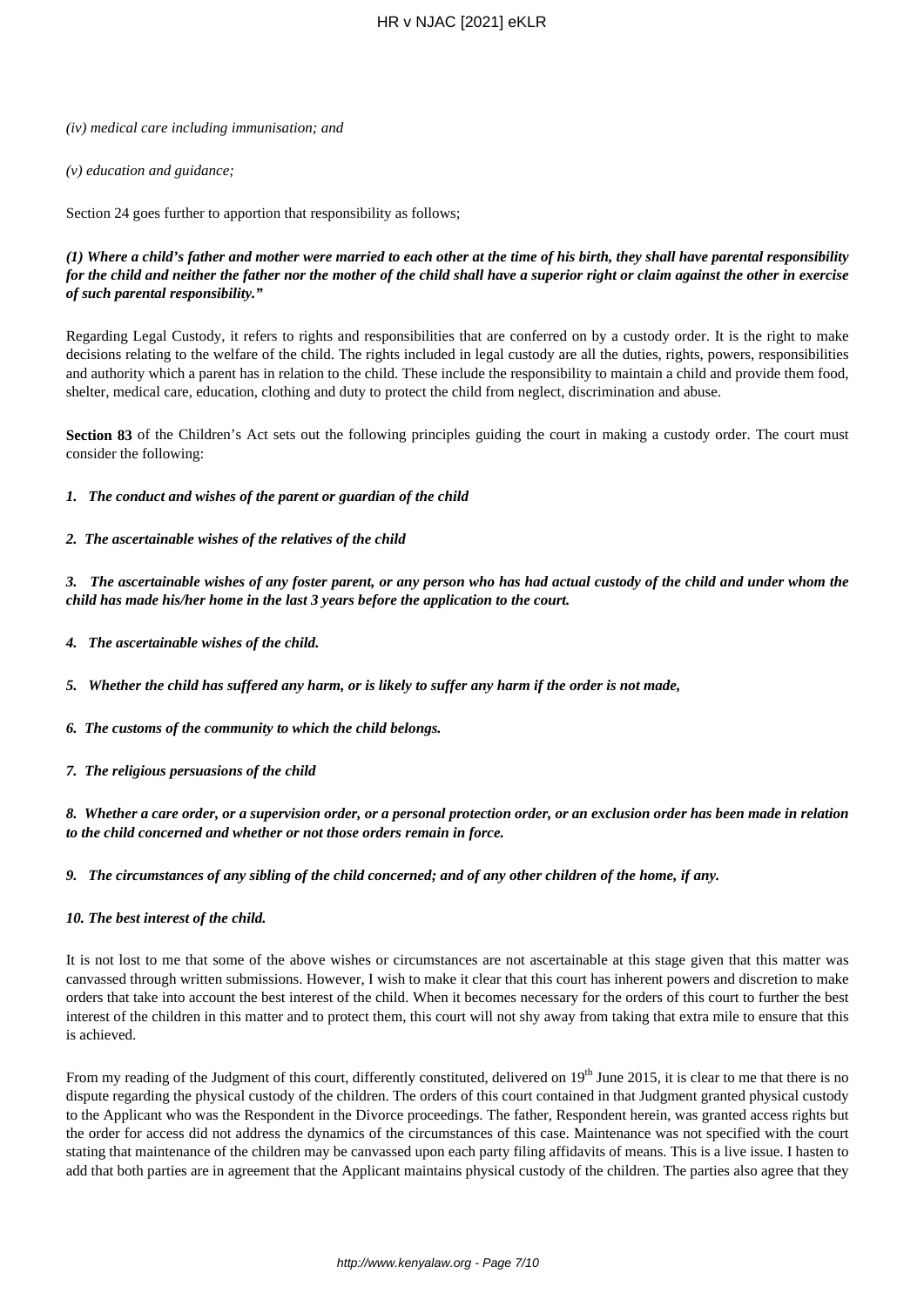should both have parental responsibility over their children. It is clear to me that the issue of legal custody of the two children remains unresolved.

There is mention that both parties came to an understanding and agreed that in as much as the children remain with their mother their father would have legal custody and be involved in the children's lives. It is evident to me after reading the rival submissions that both parents are still squabbling over the issue of access, legal custody and maintenance of the two children. Parental responsibility is premised on Article 53 (e) of the Constitution of Kenya, which accords all children the right to parental care and protection which includes equal responsibility of the mother and father whether married or not. Taking into consideration the unique needs of one of the children due to autism, it is important that this court consider his welfare. Seeing that there are no exceptional circumstances warranting exclusion of the Respondent from the children's lives, it is important that the children have care and protection of both parents bearing in mind the special needs of the child affected by autism. In my view it is prudent to grant, which I hereby do, legal custody of both children to the two parents. The two children's welfare remains with both biological parents of the two children and it is in the best interests of the two children herein that both the Applicant and the Respondent have legal custody of the children.

On the issue on maintenance, this court recognizes that maintenance is an aspect of parental care and is the responsibility of both parents of a child. Section 94(1) of the Children Act stipulates the considerations by which the Court shall be guided when making an order for financial provision for the maintenance of a child as follows:

*(a) The income or earning capacity, property and other financial resources which the parties or any other person in whose favour the court proposes to make an order, have or are likely to have in the foreseeable future;*

- *(b) the financial needs, obligations, or responsibilities which each party has or is likely to have in the foreseeable future;*
- *(c) the financial needs of the child and the child's current circumstances;*
- *(d) the income or earning capacity, if any, property and other financial resources of the child;*
- *(e) any physical or mental disabilities, illness or medical condition of the child;*
- *(f) the manner in which the child is being or was expected to be educated or trained;*
- *(g) the circumstances of any of the child's siblings;*
- *(h) the customs, practices and religion of the parties and the child.*

Bearing in mind that the best interests of the child are of paramount importance in every matter concerning a child, it is my view that a clear maintenance order will be one which encompasses the duties and responsibilities of the parents, and the rights of the child, putting at the center of it all the best interests of the child.

It is the constitutional duty of both parents to provide maintenance for their children. In the present case, the Applicant submitted that the Respondent stopped providing maintenance in November of 2018 and she has been struggling to provide for them with the help of her current husband. The Respondent on the other hand did not dispute this contention but submitted that he would be willing to provide for the children as long as he would be allowed to have legal custody of the children un curtailed. As mentioned above in matters concerning children, the rights of the parents are secondary to those of the children.

The Applicant filed an affidavit of mean where she claimed to be struggling as she is unemployed due to round the clock care she gives her child. She pegged monthly expenditure in relation to the children at Kshs 408,222/- . the Respondent however did not file an affidavit of means. That notwithstanding, both parties agree that the Respondent used to provide \$3500 for maintenance but stopped in November of 2018. This court can therefore deduce that the Respondent is a man of means and based on their children's lifestyle he tried to maintain their level of comfort by remitting said amount. Further, through the Respondents submissions it is clear he only stopped proving said maintenance as he felt he was not allowed proper access to the children. As stated above, the Respondents grievances against the Applicant are a non-issue in this children's matter therefore the Respondent should forthwith provide maintenance for the children based on their needs. As far as housing goes, the children live in the Applicants matrimonial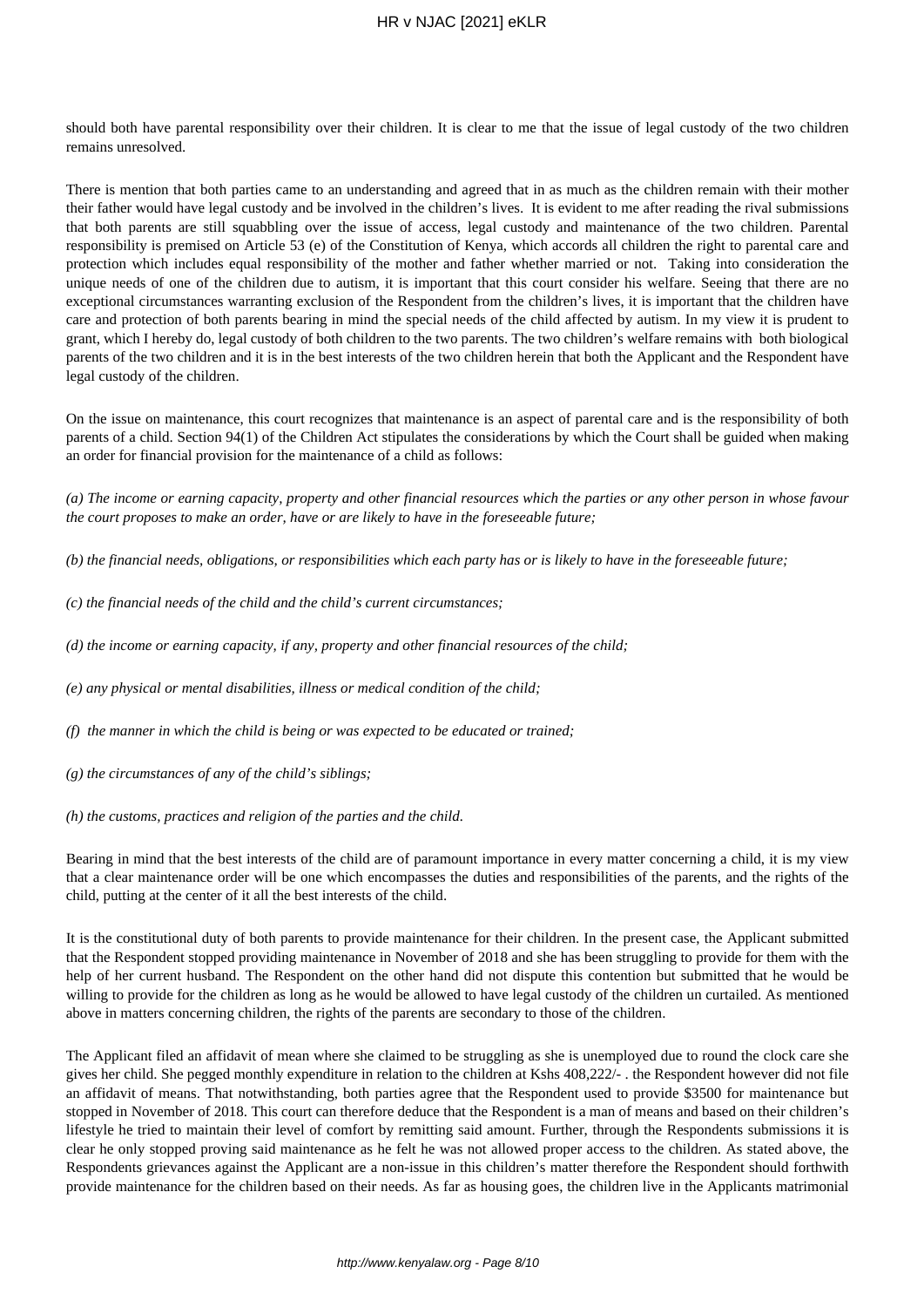## HR v NJAC [2021] eKLR

home as she has physical custody. This arrangement should be maintained and should not be disturbed unless the court is successfully moved to make such an order. Further it is my view that the Applicant provides housing and food while the Respondent caters for school and medical expenses. To this extent, the Applicant is directed by this court to remove any restrictions she may have placed in the schools where the children attend to allow school visitation of the Respondent with prior notice to the Applicant and the school. To that end the school authorities shall be notified that the Respondent is authorized to visit the children in school but on prior notice but is not authorized to remove the two children or any of them from school unless a court of competent jurisdiction has ordered so or the Applicant has given written consent to such arrangement and such visitation does not adversely affect the child's attendance to class or school activities. The Applicant is further ordered to include the Respondent's name as the father of the children in the school records.

Regarding refund to the Applicant of the maintenance of the children from November 2018 to present, it is my considered view that both parties have parental responsibility towards their children. In the absence of one party providing for the children, the other party ought to step in and ensure the children's rights are protected. As noted, the order for maintenance was not specific on what each party should provide in this regard. I see no need to grant an order for refund of the money allegedly used by the Applicant in maintaining the children.

The issue on access to the children is a delicate one and ought to be handled as such. The starting point for this court is that it is in the children's best interests to have both parents in their lives. To my mind, the child's best interests is not just about money, but about the complete welfare of the child: the child's feelings, his or her needs, the capacity of the parents or any other person to provide child's needs etc. This court does not have evidence regarding where the Respondent lives when he in Nairobi visiting. For instance, does he have a home in Nairobi" Where does he live" Does he have workers who can assist with taking care of the children, cooking and cleaning for them" Does he have rooms where each child can have their space" Is he able to accommodate the autistic child and his care giver" These are the questions that the court ought to get answers to and satisfy itself before it can grant the prayer for access of the children especially for an overnight stay with the Respondent. However this does not mean that the Respondent is denied access. Care must however be taken to ensure that the children are comfortable and their rights protected. It is my view that it does not give the Respondent a conducive atmosphere to be with his children and bond with them in their stepfather's home. For this reason I will, for now subject to review, allow the Respondent day access to the children within Nairobi from 10.00am, pick-up time, to 4.00pm, drop-off time, two days a week Saturdays and Sundays during school terms and any day of the week during holidays as may be agreed upon between the Applicant and the Respondent when the Respondent is within the Country. When it becomes necessary to have the care giver present during those visits for the autistic child, then the caregiver should accompany the child. The Applicant and the Respondent are cautioned that they should not hamper the smooth running of this order and should facilitate this structured access without difficulty. This order can be reviewed when the circumstances change. The prayer to take the children outside the jurisdiction of Kenya is denied for now. The Respondent is also cautioned that he should not make surprise visits to pick the children but should communicate his presence in the country in advance.

Further to the above orders, the prayer to confiscate the Respondent's passports is denied. The Respondent is also denied the prayer to take the children outside Jurisdiction. The children's travel documents should be kept away by the Applicant. This court further directs that the Director of Immigration be served with this order to the effect that the Respondent is not authorized to take the two children out of the country without orders of a court of competent jurisdiction or consent of the Applicant.

In conclusion, the prayers sought in this application are not allowed as sought. Instead I issue the following orders:

1. Legal custody is awarded to both parents in the manner explained in this judgment.

2. Maintenance is granted to be provided by both parents as follows: (a) The Applicant shall provide housing, food and other incidentals as may be necessary; (b) The Respondent shall pay school fees and school related expenses, medical cover, and continue to paying \$3500 as he was doing earlier (it is not specified whether per month or annually. The same arrangement shall continue).

3. The Respondent is granted access to the children in the manner best explained in the judgment with visitation in school as explained above.

4. Prayer to have the Respondent deposit his passports in court is denied.

5. Prayer to take children outside the jurisdiction is denied. This is more explained in the judgment.